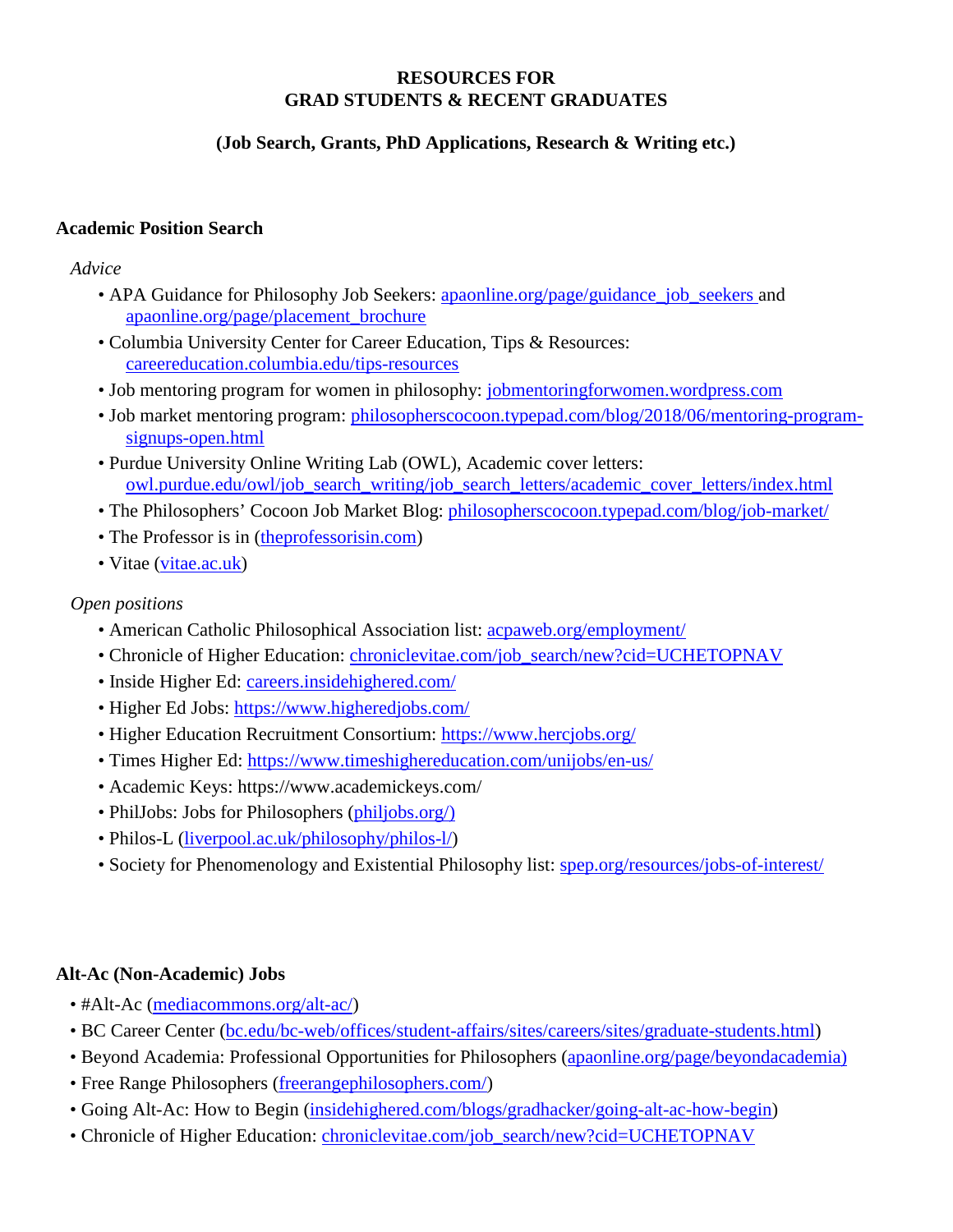- Inside Higher Ed: [careers.insidehighered.com/](https://careers.insidehighered.com/)
- Non-Academic Career Options for PhDs in the Humanities and Social Sciences [\(careereducation.columbia.edu/resources/non-academic-career-options-phds-humanities-and-social](https://www.careereducation.columbia.edu/resources/non-academic-career-options-phds-humanities-and-social-sciences)[sciences\)](https://www.careereducation.columbia.edu/resources/non-academic-career-options-phds-humanities-and-social-sciences)
- PhDs at Work [\(phdsatwork.com/\)](https://phdsatwork.com/)
- Philosophers beyond Academia Network [\(apaonline.org/page/PhilBeyond\)](https://www.apaonline.org/page/PhilBeyond)
- Phil Skills [\(philskills.com/\)](http://www.philskills.com/)
- Purdue OWL, Job search writing: [owl.purdue.edu/owl/job\\_search\\_writing/preparing\\_an\\_application/index.html](https://owl.purdue.edu/owl/job_search_writing/preparing_an_application/index.html)
- The Versatile PhD [\(bc.edu/content/bc-web/schools/mcas/graduate/current-students/the-versatile-ph-d-](https://www.bc.edu/content/bc-web/schools/mcas/graduate/current-students/the-versatile-ph-d-0.html)[0.html\)](https://www.bc.edu/content/bc-web/schools/mcas/graduate/current-students/the-versatile-ph-d-0.html)
- • [indeed.com](https://www.indeed.com/)
- [idealist.org](https://www.idealist.org/en/)

## **Applying to PhD Programs (for MA students)**

#### *Programs*

- APA programs guide [\(gradguide.apaonline.org/\)](https://gradguide.apaonline.org/)
- Society for Phenomenology and Existential Philosophy guide: [spep.org/resources/program-rankings/](http://www.spep.org/resources/program-rankings/)
- Programs with continental philosophy: [spep.org/resources/graduate-programs/](http://www.spep.org/resources/graduate-programs/)

### *Preparation*

- Columbia University Center for Career Education, Tips & Resources [\(careereducation.columbia.edu/topics/graduate-school\)](https://www.careereducation.columbia.edu/topics/graduate-school)
- Purdue OWL, Graduate Schools Application: [owl.purdue.edu/owl/general\\_writing/graduate\\_school\\_applications/index.html](https://owl.purdue.edu/owl/general_writing/graduate_school_applications/index.html)
- How to Write a Personal Statement for a PhD Program Application [\(careereducation.columbia.edu/resources/how-write-personal-statement-phd-program-application\)](https://www.careereducation.columbia.edu/resources/how-write-personal-statement-phd-program-application)
- Purdue OWL, Personal statement: [owl.purdue.edu/owl/job\\_search\\_writing/preparing\\_an\\_application/writing\\_the\\_personal\\_statement/inde](https://owl.purdue.edu/owl/job_search_writing/preparing_an_application/writing_the_personal_statement/index.html) [x.html](https://owl.purdue.edu/owl/job_search_writing/preparing_an_application/writing_the_personal_statement/index.html)

### **Associations and Societies**

• APA Listing: apaonline.org/general/recommended links.asp?cc=32994

### **Conferences, Talks, Workshop, etc.**

### *Events*

- Bos-Phil (mailing list for greater Boston area): <br/> <br/> <br/>bosophy.lists.brandeis.edu>
- APA announcements: [apaonline.org/events/event\\_list.asp?cid=7216](https://www.apaonline.org/events/event_list.asp?cid=7216)
- SPEP announcements: [spep.org/resources/conferences-of-interest/](http://www.spep.org/resources/conferences-of-interest/)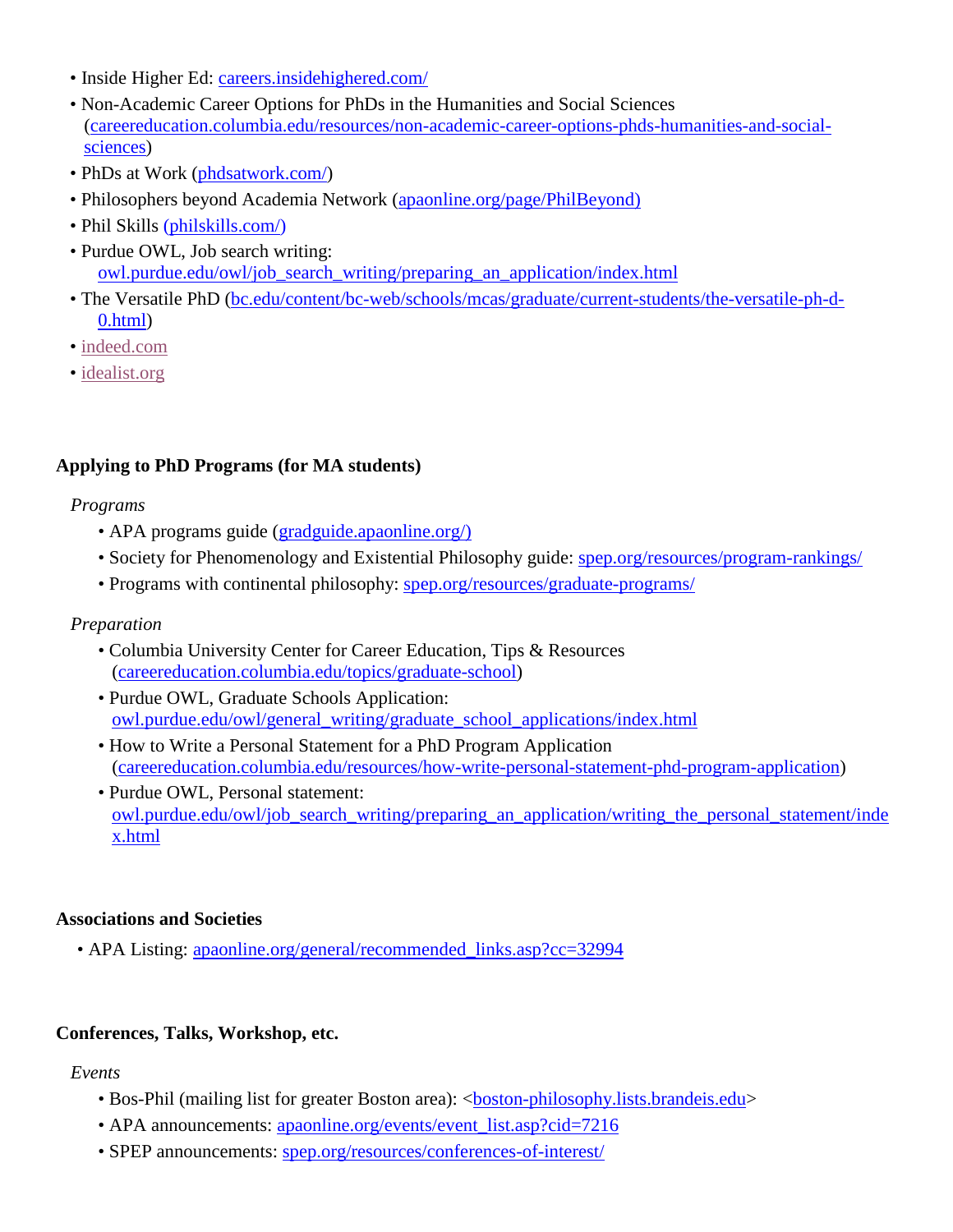# *Calls for papers*

- APA announcements: [apaonline.org/page/calls](https://www.apaonline.org/page/calls)
- PhilEvents: [philevents.org/](https://philevents.org/)
- SPEP announcements: [spep.org/resources/calls-for-papers/](http://www.spep.org/resources/calls-for-papers/)
- Check relevant societies web sites.

## **Fellowships & Grants**

- BC Research Funding Help: [bc.edu/content/bc-web/schools/mcas/graduate/current-students/research](https://www.bc.edu/content/bc-web/schools/mcas/graduate/current-students/research-funding.html)[funding.html](https://www.bc.edu/content/bc-web/schools/mcas/graduate/current-students/research-funding.html) and [bcstudentresearch.wixsite.com/studentresearch](https://bcstudentresearch.wixsite.com/studentresearch)
- Purdue OWL, Grant writing: [owl.purdue.edu/owl/subject\\_specific\\_writing/professional\\_technical\\_writing/grant\\_writing/index.html](https://owl.purdue.edu/owl/subject_specific_writing/professional_technical_writing/grant_writing/index.html)
- Extensive list of US and International non-APA Prizes, Grants, and Fellowships: [apaonline.org/page/grantsandfellowships](https://www.apaonline.org/page/grantsandfellowships)
- Advice: American Association for the Advancement of Science: [sciencemag.org/careers/where-search](https://www.sciencemag.org/careers/where-search-funding)[funding#](https://www.sciencemag.org/careers/where-search-funding)

## *USA*

• American Association of University Women, American Fellowships (dissertation fellowships, postdocs, short-term publication grants): [aauw.org/resources/programs/fellowships-grants/current](https://www.aauw.org/resources/programs/fellowships-grants/current-opportunities/american/)[opportunities/american/](https://www.aauw.org/resources/programs/fellowships-grants/current-opportunities/american/) ; and International Fellowships: [aauw.org/resources/programs/fellowships](https://www.aauw.org/resources/programs/fellowships-grants/current-opportunities/international/)[grants/current-opportunities/international/](https://www.aauw.org/resources/programs/fellowships-grants/current-opportunities/international/)

• American Council of Learned Societies – Fellowship and Grant Programs: [acls.org/Competitions-and-](https://www.acls.org/Competitions-and-Deadlines/Mellon-ACLS-Dissertation-Completion-Fellowships)[Deadlines/Mellon-ACLS-Dissertation-Completion-Fellowships](https://www.acls.org/Competitions-and-Deadlines/Mellon-ACLS-Dissertation-Completion-Fellowships)

- American Philosophical Society Grants: [amphilsoc.org/grants/research](https://www.amphilsoc.org/grants/research)
- APA Grant Funds: [apaonline.org/page/grants](https://www.apaonline.org/page/grants)
- APA Prizes and Fellowships: [apaonline.org/page/prizes](https://www.apaonline.org/page/prizes)
- Charlotte W. Newcombe Doctoral Dissertation Fellowships:

[woodrow.org/fellowships/newcombe/info/newcombe-fellowship-eligibility/](https://woodrow.org/fellowships/newcombe/info/newcombe-fellowship-eligibility/)

- Federal Grants: [grants.gov/](https://www.grants.gov/)
- Ford Foundation Predoctoral Fellowships:

[sites.nationalacademies.org/PGA/FordFellowships/PGA\\_047958](https://sites.nationalacademies.org/PGA/FordFellowships/PGA_047958)

• Ford Foundation Dissertation Fellowships: [sites.nationalacademies.org/PGA/FordFellowships/PGA\\_047959](https://sites.nationalacademies.org/PGA/FordFellowships/PGA_047959)

• Ford Foundation Postdoctoral Fellowships: [sites.nationalacademies.org/PGA/FordFellowships/PGA\\_171940](https://sites.nationalacademies.org/PGA/FordFellowships/PGA_171940)

• Fulbright US Scholar Program (postdocs): [cies.org](https://www.cies.org/)

• Fulbright US Student Program (MA and PhD): [us.fulbrightonline.org/about/fulbright-us-student](https://us.fulbrightonline.org/about/fulbright-us-student-program)[program](https://us.fulbrightonline.org/about/fulbright-us-student-program)

- Harry Frank Guggenheim Foundation fellowships: [hfg.org/index.html](http://www.hfg.org/index.html)
- Human Studies Fellowships: theihs.org/funding/humane-studies-fellowship/
- The Huntington Library Fellowships: [huntington.org/fellowships](https://www.huntington.org/fellowships)
- Jennings Randolph Peace Scholarship Dissertation Program: [usip.org/grants](https://www.usip.org/grants-fellowships/fellowships/jennings-randolph-peace-scholar-dissertation-fellowship-program)[fellowships/fellowships/jennings-randolph-peace-scholar-dissertation-fellowship-program](https://www.usip.org/grants-fellowships/fellowships/jennings-randolph-peace-scholar-dissertation-fellowship-program)
- Josephine de Karman Fellowship Trust: [dekarman.org/](http://www.dekarman.org/)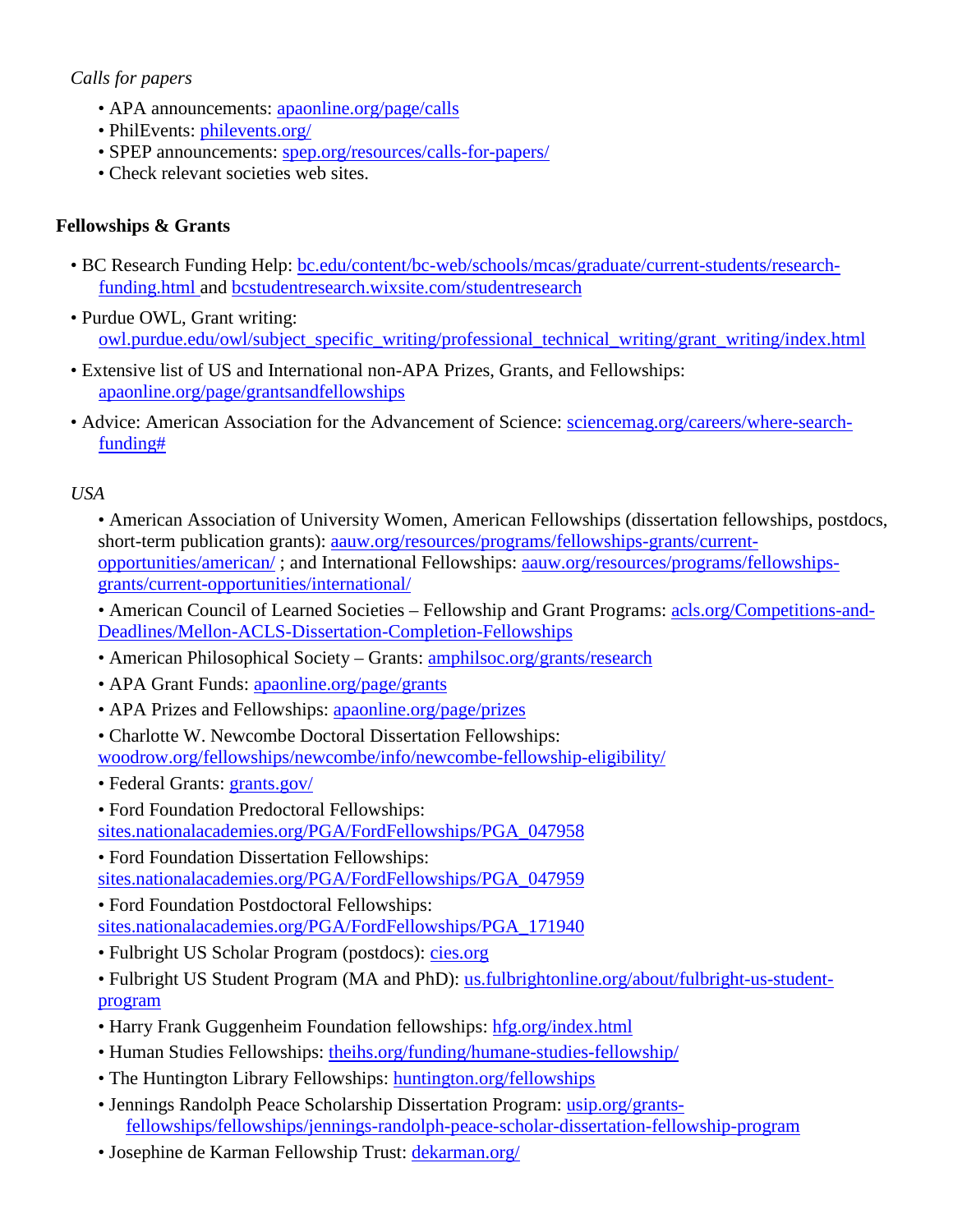- Lonergan Institute: [bclonergan.org/](https://bclonergan.org/)
- Mellon/ACLS Dissertation Completion Fellowships: [acls.org/Competitions-and-Deadlines/Mellon-](https://www.acls.org/Competitions-and-Deadlines/Mellon-ACLS-Dissertation-Completion-Fellowships)[ACLS-Dissertation-Completion-Fellowships](https://www.acls.org/Competitions-and-Deadlines/Mellon-ACLS-Dissertation-Completion-Fellowships)
- Mellon International Dissertation Research Fellowship: [ssrc.org/fellowships/view/idrf-fellowship/](https://www.ssrc.org/fellowships/view/idrf-fellowship/)
- Mitchem Dissertation Fellowship Program: marquette.edu/provost/mitchem-dissertation-program.php
- National Academy of Education, Spencer Dissertation Fellowships: [naeducation.org/naedspencer](https://naeducation.org/naedspencer-dissertation-fellowship-program/)[dissertation-fellowship-program/](https://naeducation.org/naedspencer-dissertation-fellowship-program/)
- National Academy of Education/Spencer Postdoctoral Fellowships in Education: [naeducation.org/naedspencer-postdoctoral-fellowship-program/](https://naeducation.org/naedspencer-postdoctoral-fellowship-program/)
- National Endowment for the Humanities Grants: [neh.gov/grants](https://www.neh.gov/grants)
- National Endowment for the Humanities Internships: [neh.gov/about/human-resources/neh-internship](https://www.neh.gov/about/human-resources/neh-internship-program)[program](https://www.neh.gov/about/human-resources/neh-internship-program)
- National Science Foundation: [nsf.gov/funding/index.jsp](https://www.nsf.gov/funding/index.jsp)
- Rhodes Scholarship: [rhodesscholar.org/](http://www.rhodesscholar.org/)
- Smithsonian Institute Fellowships and Internships: [si.edu/ofi](https://www.si.edu/ofi)
- The Social Science Research Council Programs, Fellowships & Prizes: [ssrc.org/](https://www.ssrc.org/)
- Woodrow Wilson Dissertation Fellowships in Women's Studies: [woodrow.org/fellowships/womens](https://woodrow.org/fellowships/womens-studies/)[studies/](https://woodrow.org/fellowships/womens-studies/)

## *Canada*

• (For Canadian citizens) Social Sciences and Humanities Research Council (SSHRC) Doctoral Fellowships: [sshrc-crsh.gc.ca/](https://www.sshrc-crsh.gc.ca/)

- (For citizens of the Commonwealth of Nations) Commonwealth Scholarship and Fellowship Plan: csfponline.org
- Fonds de Recherche Société et Culture Québec : [frqsc.gouv.qc.ca/fr/bourses-et-subventions](http://www.frqsc.gouv.qc.ca/fr/bourses-et-subventions)
- Fulbright Canada: [fulbright.ca/index.php](https://www.fulbright.ca/index.php)
- Ontario Graduate Scholarships: [sgs.utoronto.ca/awards/ontario-graduate-scholarship/](https://www.sgs.utoronto.ca/awards/ontario-graduate-scholarship/)
- Vanier Canada GraduateScholarships: [vanier.gc.ca/en/home-accueil.html](http://www.vanier.gc.ca/en/home-accueil.html)

# *Europe*

- Euraxess (euraxess.ec.europa.eu/jobs)
- Marie Curie Individual Fellowships (ec.europa.eu/research/mariecurieactions/actions/individualfellowships\_en)

# *Belgium*

Belgian American Educational Foundation: [baef.be/documents/fellowships-for-us-citizens.xml?lang=en](http://www.baef.be/documents/fellowships-for-us-citizens.xml?lang=en)

# *France*

- AAP Recherche en SHS : [aap-rechercheshs.fr/](http://www.aap-rechercheshs.fr/)
- Agence Nationale de la Recherche [\(anr.fr/\)](https://anr.fr/)
- Boston College École Normale Supérieure (Paris) Exchange Program : [liesl.yamaguchi@bc.edu](mailto:liesl.yamaguchi@bc.edu)
- Campus France: [campusbourses.campusfrance.org/fria/bourse/#/catalog](http://campusbourses.campusfrance.org/fria/bourse/#/catalog)
- Chateaubriand Fellowship [\(chateaubriand-fellowship.org/\)](https://www.chateaubriand-fellowship.org/)
- Fund It [\(fundit.fr/en\)](https://fundit.fr/en)

## *Germany*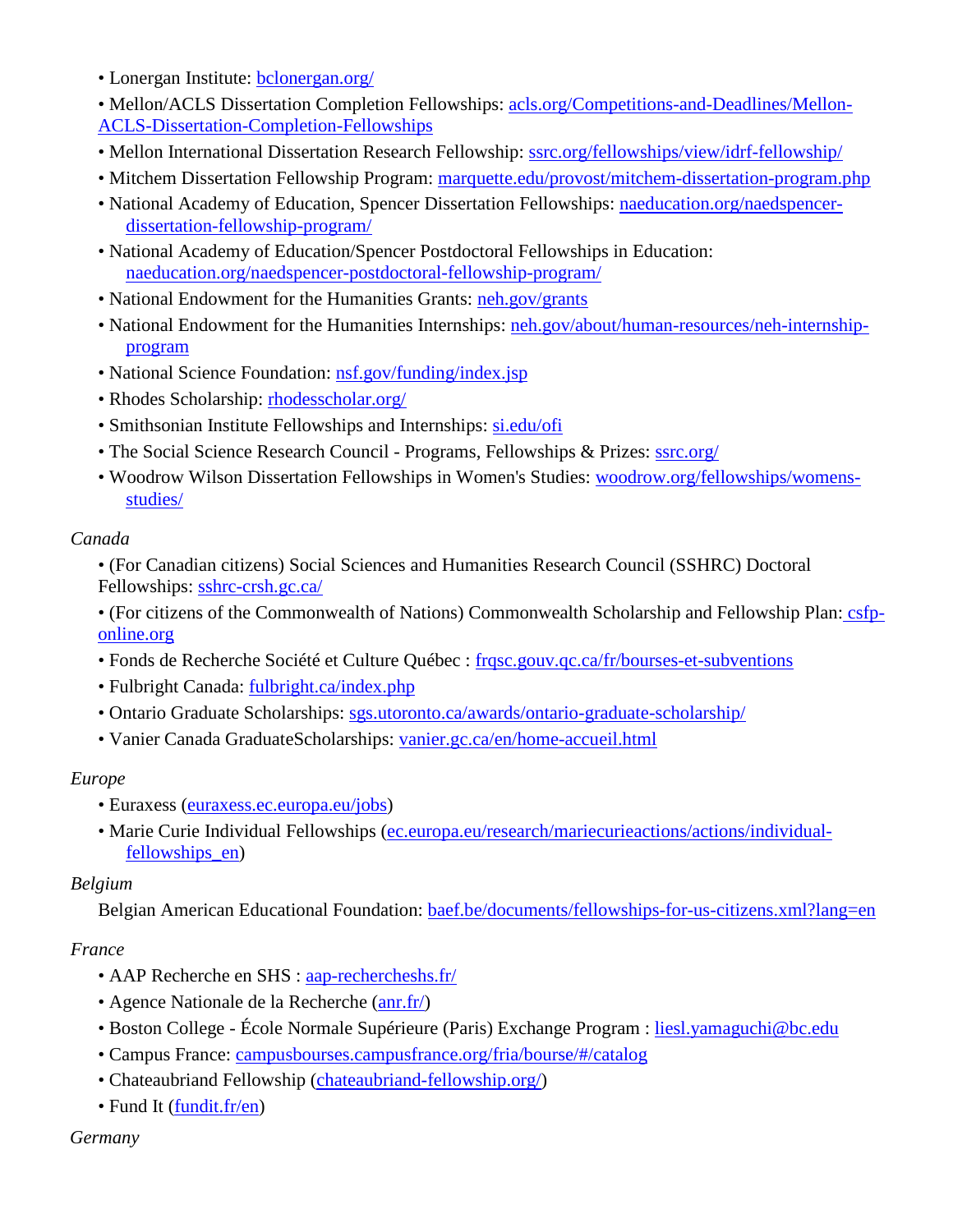- Alexander von Humbolt Foundation: [humboldt-foundation.de/web/programmes.html](http://www.humboldt-foundation.de/web/programmes.html)
- DAAD (Deutscher Akademischer Austauschdienst): [daad.org/en/](https://www.daad.org/en/)
- Weimar, Nietzsche Archiv: [klassik-stiftung.de/forschung/forschungsaktivitaeten/kolleg-friedrich](https://www.klassik-stiftung.de/forschung/forschungsaktivitaeten/kolleg-friedrich-nietzsche/fellowships/)[nietzsche/fellowships/](https://www.klassik-stiftung.de/forschung/forschungsaktivitaeten/kolleg-friedrich-nietzsche/fellowships/)

### *Italy*

• Programma Rita Levi Montalcini (postdocs): [miur.gov.it/programma-rita-levi-montalcini.](https://www.miur.gov.it/programma-rita-levi-montalcini) Contact Prof. Andrea Staiti, Parma University <staitia@bc.edu>.

## *Ireland*

- Irish Research Council Postdoctoral Fellowships (research.ie/funding/goipd/)
- Astra Fellows University College Dublin (ucd.ie/adastrafellows/)

### *UK*

- Leverhulme Early Career Fellowships (leverhulme.ac.uk/early-career-fellowships)
- British Academy Early Career Fellowships (thebritishacademy.ac.uk/funding/british-academypostdoctoral-fellowships)
- Newton International Fellowships The Royal Society (royalsociety.org/grants-schemesawards/grants/newton-international/)
- National Science Foundation Graduate Research Fellowship (for history and philosophy of science): [nsfgrfp.org](http://www.nsfgrfp.org/)

## **Philosophy News (General)**

## *Blogs*

- Daily Nous [\(dailynous.com/\)](http://dailynous.com/)
- Leiter Reports: A Philosophy Blog [\(leiterreports.typepad.com/blog/\)](https://leiterreports.typepad.com/blog/)
- Philosophy News [\(philosophynews.com/\)](https://www.philosophynews.com/)
- The Philosopher's Cocoon [\(philosopherscocoon.typepad.com\)](https://philosopherscocoon.typepad.com/)

## *Mailing lists*

- Bos-Phil: Boston Area Philosophy Mailing List (lists.brandeis.edu/wws/info/boston-philosophy)
- Philos-L [\(liverpool.ac.uk/philosophy/philos-l/\)](https://www.liverpool.ac.uk/philosophy/philos-l/)
- Philosop [\(lists.louisiana.edu/mailman/listinfo/philosop\)](https://lists.louisiana.edu/mailman/listinfo/philosop)

## **Publishing**

- Publishing in philosophy: [apaonline.org/general/recommended\\_links.asp?cc=43686](https://www.apaonline.org/general/recommended_links.asp?cc=43686)
- Journals list: [apaonline.org/general/recommended\\_links.asp?cc=33093](https://www.apaonline.org/general/recommended_links.asp?cc=33093)
- Journals APA survey: [blog.apaonline.org/2017/04/13/journal-surveys-assessing-the-peer-review-process/](https://blog.apaonline.org/2017/04/13/journal-surveys-assessing-the-peer-review-process/)
- Publishers: [apaonline.org/general/recommended\\_links.asp?cc=33104](https://www.apaonline.org/general/recommended_links.asp?cc=33104)
- Series specialized in Continental philosophy: [spep.org/resources/academic-presses-and-series-that](http://www.spep.org/resources/academic-presses-and-series-that-specialize-in-continental-philosophy/)[specialize-in-continental-philosophy/](http://www.spep.org/resources/academic-presses-and-series-that-specialize-in-continental-philosophy/)